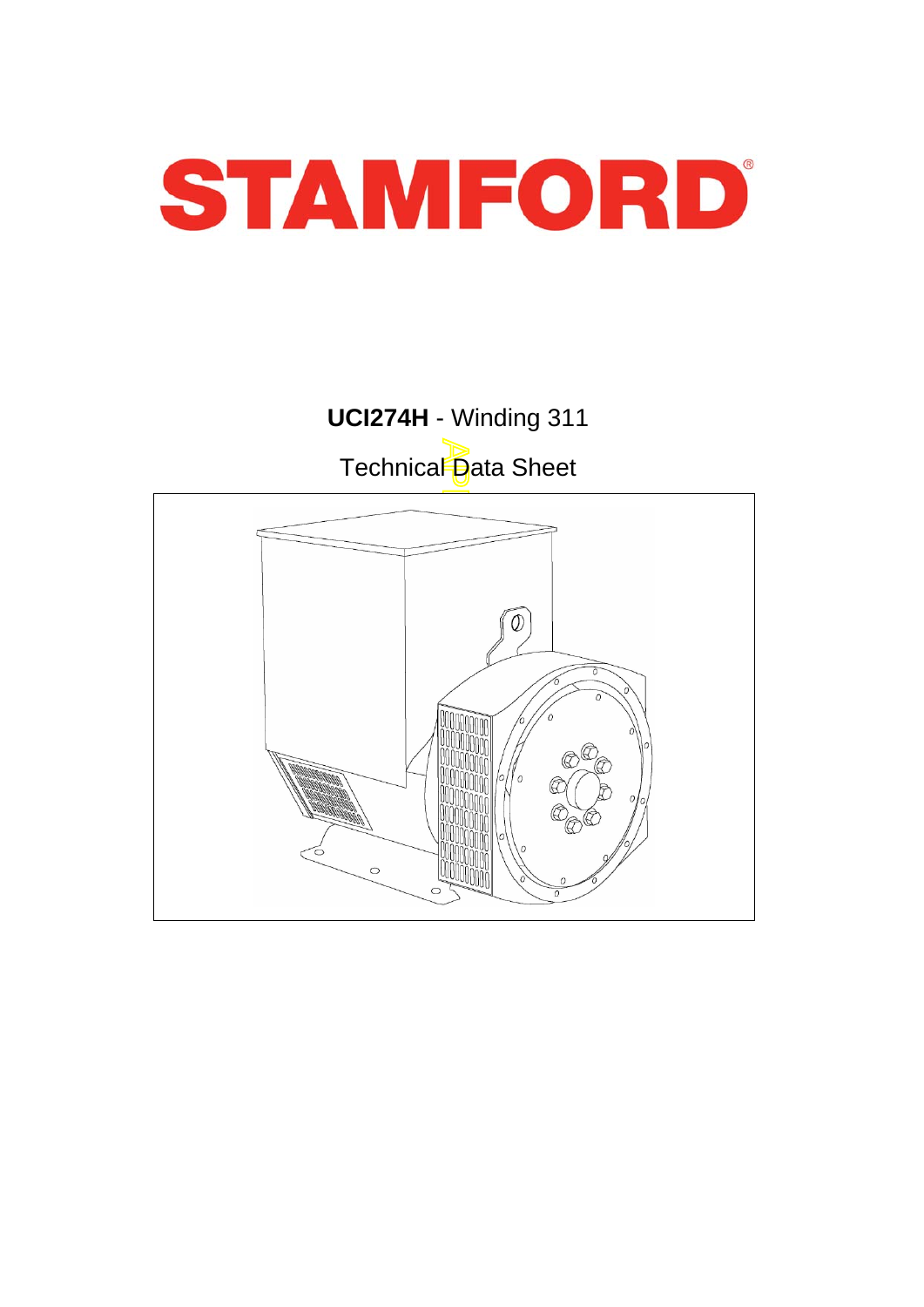# UCI274H **SPECIFICATIONS & OPTIONS**



#### **STANDARDS**

Stamford industrial generators meet the requirements of BS EN 60034 and the relevant section of other international standards such as BS5000, VDE 0530, NEMA MG1-32, IEC34, CSA C22.2-100, AS1359.

Other standards and certifications can be considered on request.

#### **VOLTAGE REGULATORS**

#### **SX460 AVR - STANDARD**

With this self excited control system the main stator supplies power via the Automatic Voltage Regulator (AVR) to the excite r stator. The high efficiency semiconductors of the AVR ensure positive build-up from initial low levels of residual voltage.

The exciter rotor output is fed to the main rotor through a three phase full wave bridge rectifier. This rectifier is protected by a surge suppressor against surges caused, for example, by short circuit.

#### **AS440 AVR**

APPROVED DOCUMENT With this self-excited system the main stator provides power via the AVR to the exciter stator. The high efficiency semiconductors of the AVR ensure positive build-up from initial low levels of residual voltage.

The exciter rotor output is fed to the main rotor through a threephase full-wave bridge rectifier. The rectifier is protected by a surge suppressor against surges caused, for example, by short circuit or out-of-phase paralleling.

The AS440 will support a range of electronic accessories, including a 'droop' Current Transformer (CT) to permit parallel operation with other ac generators.

#### **MX341 AVR**

This sophisticated AVR is incorporated into the Stamford Permanent Magnet Generator (PMG) control system.

The PMG provides power via the AVR to the main exciter, giving a source of constant excitation power independent o f generator output. The main exciter output is then fed to the main rotor, through a full wave bridge, protected by a surge suppressor. The AVR has in-built protection against sustained over-excitation, caused by internal or external faults. This deexcites the machine after a minimum of 5 seconds.

An engine relief load acceptance feature can enable full load to be applied to the generator in a single step.

If three-phase sensing is required with the PMG system the MX321 AVR must be used.

We recommend three-phase sensing for applications with greatly unbalanced or highly non-linear loads.

#### **MX321 AVR**

The most sophisticated of all our AVRs combines all the features of the MX341 with, additionally, three-phase rms sensing, for improved regulation and performance.

Over voltage protection is built-in and short circuit current level adjustments is an optional facility.

#### **WINDINGS & ELECTRICAL PERFORMANCE**

All generator stators are wound to 2/3 pitch. This eliminates triplen (3rd, 9th, 15th …) harmonics on the voltage waveform and is found to be the optimum design for trouble-free supply of non-linear loads. The 2/3 pitch design avoids excessive neutral currents sometimes seen with higher winding pitches, when in parallel with the mains. A fully connected damper winding reduces oscillations during paralleling. This winding, with the 2/3 pitch and carefully selected pole and tooth designs, ensures very low waveform distortion.

#### **TERMINALS & TERMINAL BOX**

Standard generators are 3-phase reconnectable with 12 ends brought out to the terminals, which are mounted on a cover at the non-drive end of the generator. A sheet steel terminal box contains the AVR and provides ample space for the customers' wiring and gland arrangements. It has removable panels for easy access.

#### **SHAFT & KEYS**

All generator rotors are dynamically balanced to better than BS6861:Part 1 Grade 2.5 for minimum vibration in operation. Two bearing generators are balanced with a half key.

#### **INSULATION/IMPREGNATION**

The insulation system is class 'H'.

All wound components are impregnated with materials and processes designed specifically to provide the high build required for static windings and the high mechanical strength required for rotating components.

#### **QUALITY ASSURANCE**

Generators are manufactured using production procedures having a quality assurance level to BS EN ISO 9001.

The stated voltage regulation may not be maintained in the presence of certain radio transmitted signals. Any change in performance will fall within the limits of Criteria 'B' of EN 61000-6-2:2001. At no time will the steady-state voltage regulation exceed 2%.

#### **DE RATES**

All values tabulated on page 8 are subject to the following reductions

5% when air inlet filters are fitted.

3% for every 500 metres by which the operating altitude exceeds 1000 metres above mean sea level.

3% for every 5°C by which the operational ambient temperature exceeds 40°C.

Note: Requirement for operating in an ambient exceeding 60°C must be referred to the factory.

*NB Continuous development of our products entitles us to change specification details without notice, therefore they must not be regarded as binding.* 

*Front cover drawing typical of product range.*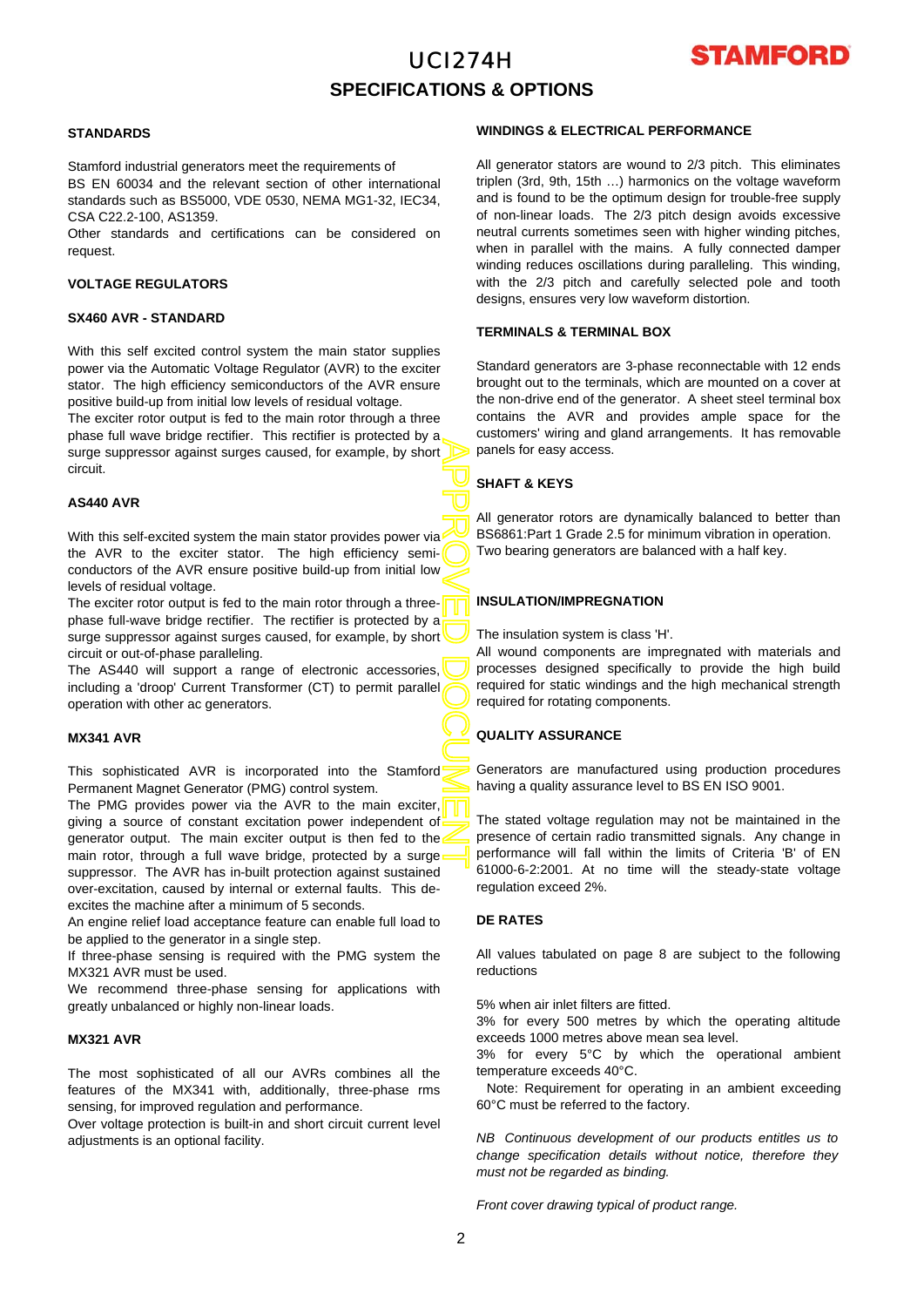# UCI274H



### **WINDING 311**

| <b>CONTROL SYSTEM</b>                                   | SEPARATELY EXCITED BY P.M.G.                     |                                              |                                                                                      |                      |                              |                                          |         |         |  |
|---------------------------------------------------------|--------------------------------------------------|----------------------------------------------|--------------------------------------------------------------------------------------|----------------------|------------------------------|------------------------------------------|---------|---------|--|
| A.V.R.                                                  | MX341<br>MX321                                   |                                              |                                                                                      |                      |                              |                                          |         |         |  |
| <b>VOLTAGE REGULATION</b>                               | ± 0.5 %<br>± 1.0 %<br>With 4% ENGINE GOVERNING   |                                              |                                                                                      |                      |                              |                                          |         |         |  |
| <b>SUSTAINED SHORT CIRCUIT</b>                          | REFER TO SHORT CIRCUIT DECREMENT CURVES (page 7) |                                              |                                                                                      |                      |                              |                                          |         |         |  |
|                                                         |                                                  |                                              |                                                                                      |                      |                              |                                          |         |         |  |
| <b>CONTROL SYSTEM</b>                                   | <b>SELF EXCITED</b>                              |                                              |                                                                                      |                      |                              |                                          |         |         |  |
| A.V.R.                                                  | SX460<br>AS440                                   |                                              |                                                                                      |                      |                              |                                          |         |         |  |
| <b>VOLTAGE REGULATION</b>                               | ± 1.0%<br>± 1.0%<br>With 4% ENGINE GOVERNING     |                                              |                                                                                      |                      |                              |                                          |         |         |  |
| <b>SUSTAINED SHORT CIRCUIT</b>                          |                                                  |                                              | SERIES 4 CONTROL DOES NOT SUSTAIN A SHORT CIRCUIT CURRENT                            |                      |                              |                                          |         |         |  |
| <b>INSULATION SYSTEM</b>                                |                                                  |                                              |                                                                                      | <b>CLASS H</b>       |                              |                                          |         |         |  |
| <b>PROTECTION</b>                                       |                                                  |                                              |                                                                                      | IP <sub>23</sub>     |                              |                                          |         |         |  |
| <b>RATED POWER FACTOR</b>                               |                                                  |                                              |                                                                                      | 0.8                  |                              |                                          |         |         |  |
| <b>STATOR WINDING</b>                                   |                                                  |                                              |                                                                                      |                      | DOUBLE LAYER CONCENTRIC      |                                          |         |         |  |
|                                                         |                                                  |                                              |                                                                                      | <b>TWO THIRDS</b>    |                              |                                          |         |         |  |
| <b>WINDING PITCH</b>                                    |                                                  |                                              |                                                                                      |                      |                              |                                          |         |         |  |
| <b>WINDING LEADS</b>                                    |                                                  |                                              |                                                                                      | 12                   |                              |                                          |         |         |  |
| <b>STATOR WDG, RESISTANCE</b>                           |                                                  |                                              | 0.0155 Ohms PER PHASE AT 22°C SERIES STAR CONNECTED                                  |                      |                              |                                          |         |         |  |
| ROTOR WDG, RESISTANCE                                   |                                                  |                                              |                                                                                      | 1.82 Ohms at 22°C    |                              |                                          |         |         |  |
| <b>EXCITER STATOR RESISTANCE</b>                        |                                                  |                                              |                                                                                      | 20 Ohms at 22°C      |                              |                                          |         |         |  |
| <b>EXCITER ROTOR RESISTANCE</b>                         |                                                  |                                              |                                                                                      |                      | 0.091 Ohms PER PHASE AT 22°C |                                          |         |         |  |
| <b>R.F.I. SUPPRESSION</b>                               |                                                  |                                              | BS EN 61000-6-2 & BS EN 61000-6-4, VDE 0875G, VDE 0875N. refer to factory for others |                      |                              |                                          |         |         |  |
| <b>WAVEFORM DISTORTION</b>                              |                                                  |                                              | NO LOAD < 1.5% NON-DISTORTING BALANCED LINEAR LOAD < 5.0%                            |                      |                              |                                          |         |         |  |
| <b>MAXIMUM OVERSPEED</b>                                | 2250 Rev/Min                                     |                                              |                                                                                      |                      |                              |                                          |         |         |  |
| <b>BEARING DRIVE END</b>                                | 1 U I<br>BALL. 6315-2RS (ISO)                    |                                              |                                                                                      |                      |                              |                                          |         |         |  |
| BEARING NON-DRIVE END                                   |                                                  |                                              |                                                                                      | BALL. 6310-2RS (ISO) |                              |                                          |         |         |  |
|                                                         |                                                  |                                              | 1 BEARING                                                                            |                      |                              | 2 BEARING                                |         |         |  |
| <b>WEIGHT COMP. GENERATOR</b>                           |                                                  |                                              | 626 kg                                                                               |                      |                              | 641 kg                                   |         |         |  |
| <b>WEIGHT WOUND STATOR</b>                              |                                                  |                                              | 253 kg                                                                               |                      |                              | 253 kg                                   |         |         |  |
| <b>WEIGHT WOUND ROTOR</b>                               |                                                  |                                              | 227.53 kg                                                                            |                      |                              | 216.57 kg                                |         |         |  |
| <b>WR<sup>2</sup> INERTIA</b>                           |                                                  |                                              | 1.9349 $kgm^2$                                                                       |                      |                              | 1.8843 $kgm2$                            |         |         |  |
| SHIPPING WEIGHTS in a crate                             |                                                  |                                              | 659 kg                                                                               |                      |                              | 673 kg                                   |         |         |  |
| PACKING CRATE SIZE                                      |                                                  |                                              | 123 x 67 x 103 (cm)                                                                  |                      |                              | $123 \times 67 \times 103$ (cm)<br>60 Hz |         |         |  |
| TELEPHONE INTERFERENCE                                  |                                                  |                                              | 50 Hz<br>THF $\leq$ 2%                                                               |                      |                              | <b>TIF&lt;50</b>                         |         |         |  |
| <b>COOLING AIR</b>                                      |                                                  |                                              | 0.514 m <sup>3</sup> /sec 1090 cfm                                                   |                      |                              | 0.617 m <sup>3</sup> /sec 1308 cfm       |         |         |  |
| <b>VOLTAGE SERIES STAR</b>                              | 380/220                                          | 400/231                                      | 415/240                                                                              | 440/254              | 416/240                      | 440/254                                  | 460/266 | 480/277 |  |
| <b>VOLTAGE PARALLEL STAR</b>                            | 190/110                                          | 200/115                                      | 208/120                                                                              | 220/127              | 208/120                      | 220/127                                  | 230/133 | 240/138 |  |
| <b>VOLTAGE SERIES DELTA</b>                             | 220/110                                          | 230/115                                      | 240/120                                                                              | 254/127              | 240/120                      | 254/127                                  | 266/133 | 277/138 |  |
| <b>kVA BASE RATING FOR REACTANCE</b><br><b>VALUES</b>   | 200                                              | 200                                          | 200                                                                                  | N/A                  | 237.5                        | 245                                      | 245     | 255     |  |
| Xd DIR. AXIS SYNCHRONOUS                                | 2.11                                             | 1.91                                         | 1.77                                                                                 |                      | 2.50                         | 2.31                                     | 2.11    | 2.02    |  |
| X'd DIR. AXIS TRANSIENT                                 | 0.18                                             | 0.16                                         | 0.15                                                                                 | $\blacksquare$       | 0.21                         | 0.19                                     | 0.18    | 0.17    |  |
| X"d DIR. AXIS SUBTRANSIENT                              | 0.12                                             | 0.11                                         | 0.10                                                                                 |                      | 0.14                         | 0.13                                     | 0.12    | 0.11    |  |
| Xq QUAD. AXIS REACTANCE                                 | 1.28                                             | 1.15                                         | 1.07                                                                                 |                      | 1.53                         | 1.41                                     | 1.29    | 1.23    |  |
| X"q QUAD. AXIS SUBTRANSIENT                             | 0.17                                             | 0.15                                         | 0.14                                                                                 | $\blacksquare$       | 0.20                         | 0.18                                     | 0.17    | 0.16    |  |
| XL LEAKAGE REACTANCE                                    | 0.08                                             | 0.08                                         | 0.07                                                                                 | $\blacksquare$       | 0.10                         | 0.09                                     | 0.08    | 0.08    |  |
| X <sub>2</sub> NEGATIVE SEQUENCE                        | 0.13                                             | 0.12                                         | 0.11                                                                                 | $\mathbf{r}$         | 0.16                         | 0.15                                     | 0.13    | 0.13    |  |
| X <sub>0</sub> ZERO SEQUENCE                            | 0.08                                             | 0.08<br>0.07<br>0.10<br>0.09<br>0.08<br>0.08 |                                                                                      |                      |                              |                                          |         |         |  |
| REACTANCES ARE SATURATED                                |                                                  |                                              | VALUES ARE PER UNIT AT RATING AND VOLTAGE INDICATED                                  |                      |                              |                                          |         |         |  |
| T'd TRANSIENT TIME CONST.                               |                                                  |                                              |                                                                                      | 0.042 s<br>0.012 s   |                              |                                          |         |         |  |
| T"d SUB-TRANSTIME CONST.<br>T'do O.C. FIELD TIME CONST. |                                                  |                                              |                                                                                      | 1.1 s                |                              |                                          |         |         |  |
| Ta ARMATURE TIME CONST.                                 |                                                  |                                              |                                                                                      | 0.012 s              |                              |                                          |         |         |  |
| <b>SHORT CIRCUIT RATIO</b>                              | 1/Xd                                             |                                              |                                                                                      |                      |                              |                                          |         |         |  |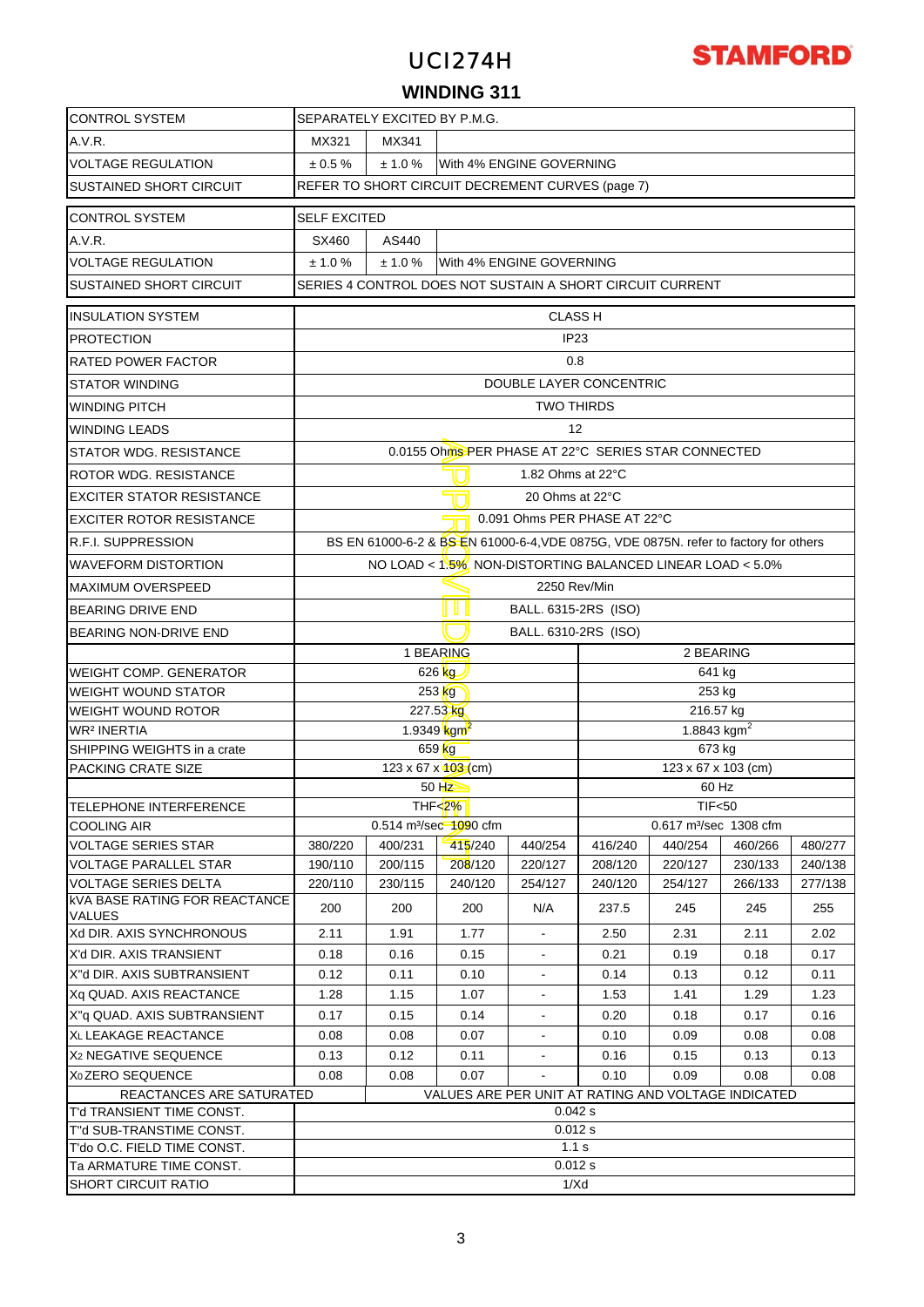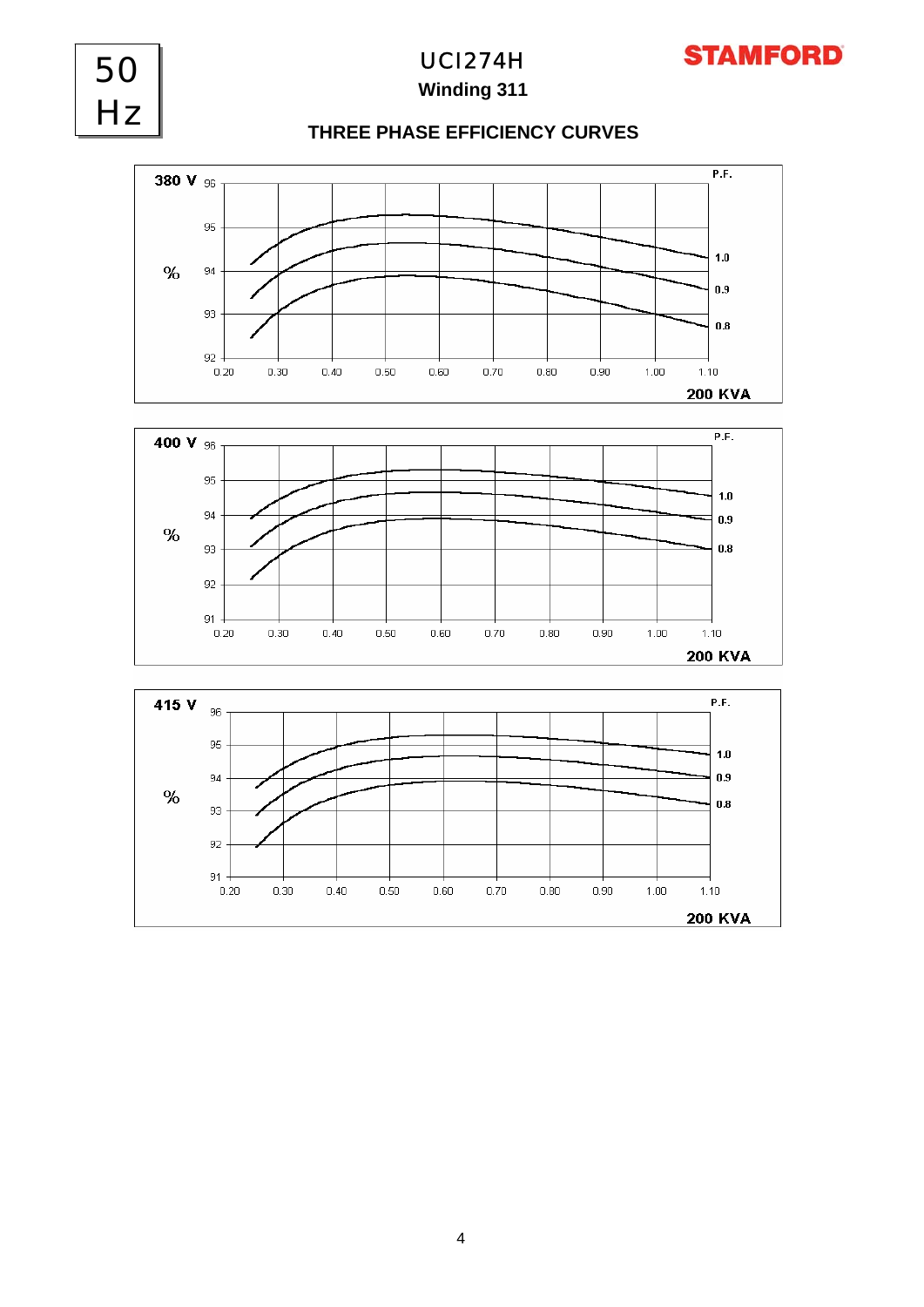

**Winding 311** UCI274H

**STAMFORD** 

60





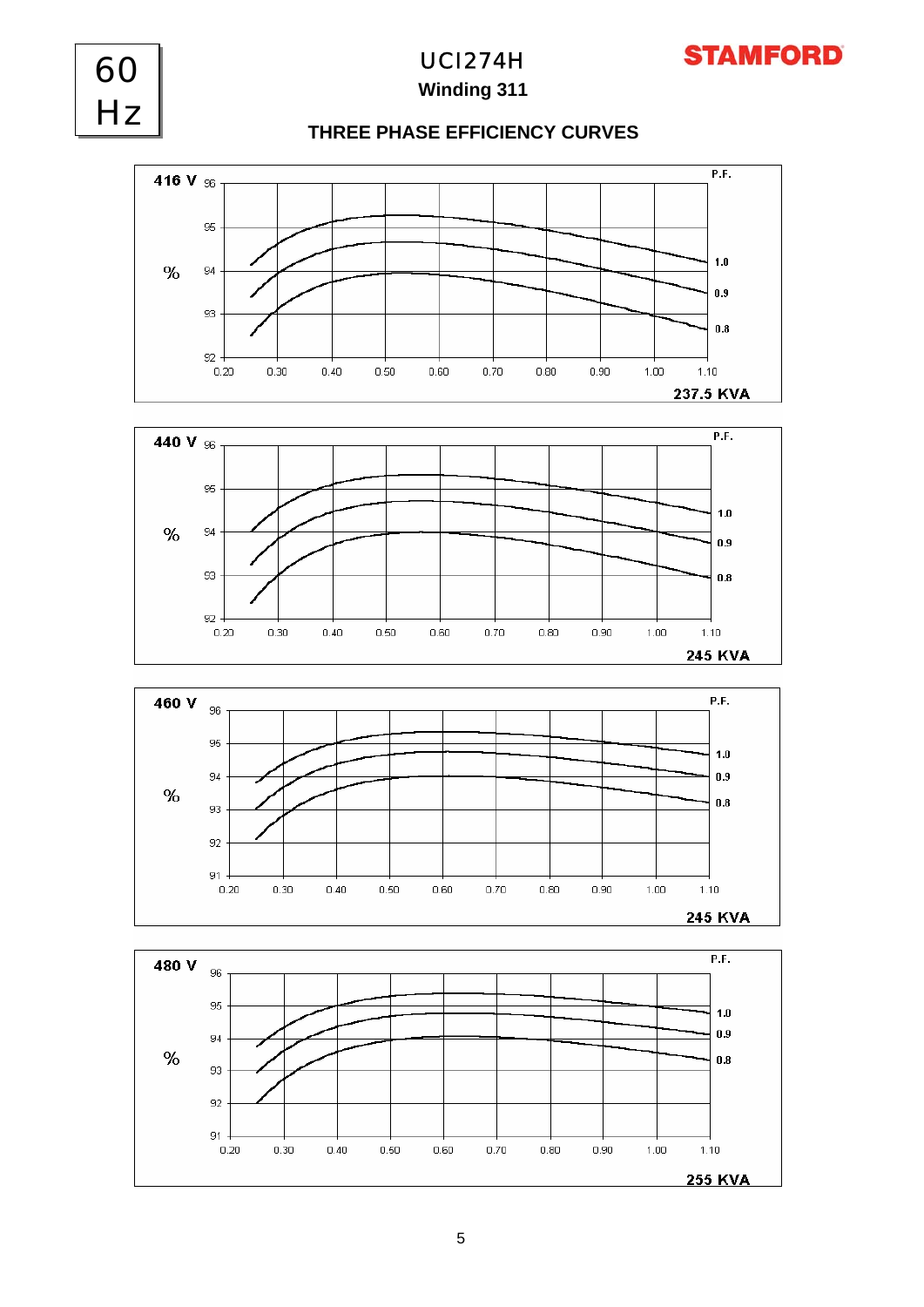# **Winding 311**

## **Locked Rotor Motor Starting Curve**

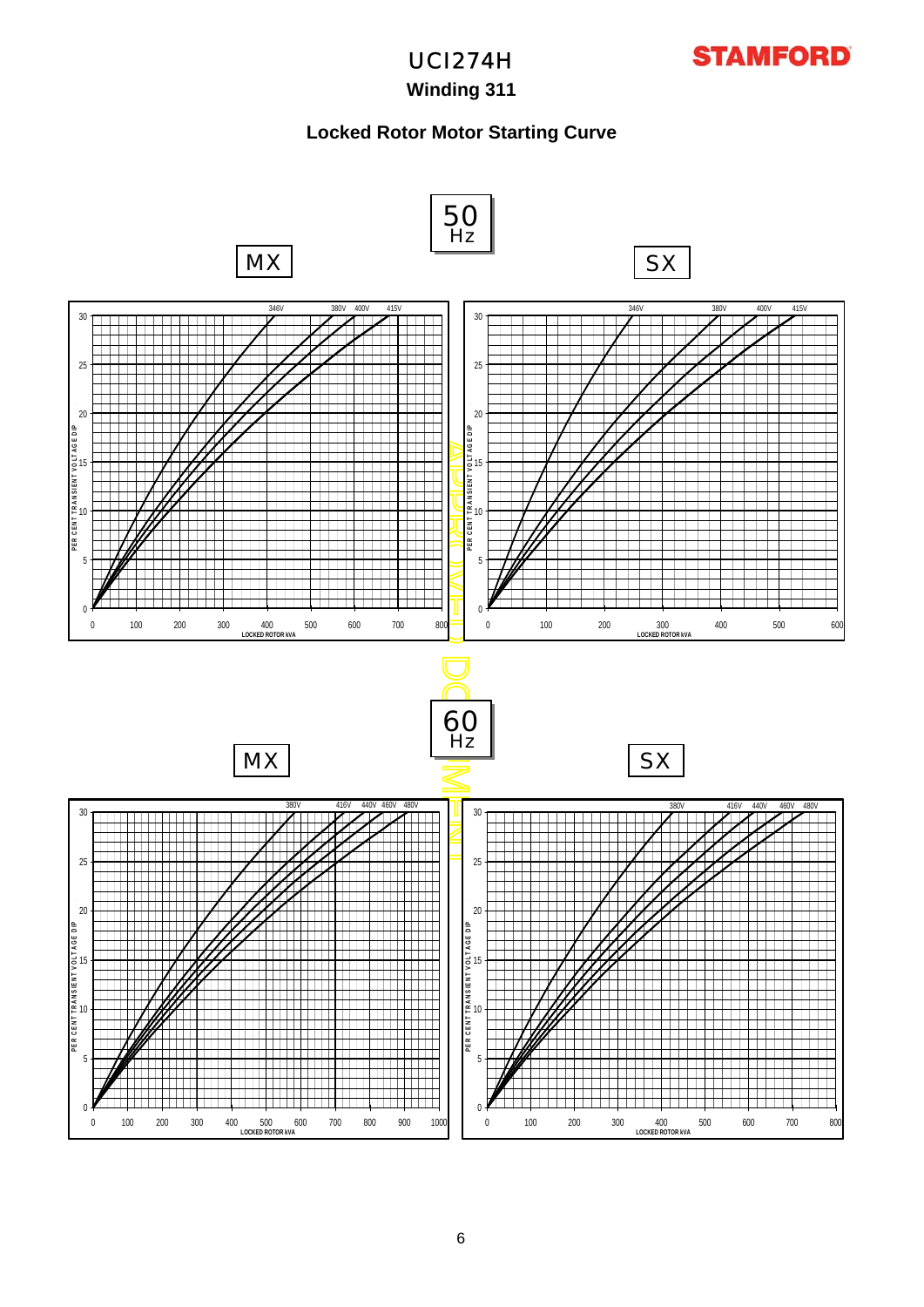## UCI274H





Sustained Short Circuit = 1,400 Amps

#### **Note 1**

The following multiplication factors should be used to adjust the values from curve between time 0.001 seconds and the minimum current point in respect of nominal operating voltage :

|                                                      | <b>50Hz</b> | 60Hz             |          |  |  |  |  |
|------------------------------------------------------|-------------|------------------|----------|--|--|--|--|
| Voltage                                              | Factor      | Voltage          | Factor   |  |  |  |  |
| 380 <sub>v</sub>                                     | $X$ 1.00    | 416 <sub>v</sub> | $X$ 1.00 |  |  |  |  |
| 400 <sub>v</sub>                                     | $X$ 1.07    | 440 <sub>v</sub> | $X$ 1.06 |  |  |  |  |
| 415 <sub>v</sub>                                     | $X$ 1.12    | 460 <sub>v</sub> | $X$ 1.12 |  |  |  |  |
|                                                      |             | 480 <sub>v</sub> | $X$ 1.17 |  |  |  |  |
| The quotained qurrent value is constant irrespective |             |                  |          |  |  |  |  |

The sustained current value is constant irrespective of voltage level

#### **Note 2**

The following multiplication factor should be used to convert the values calculated in accordance with NOTE 1 to those applicable to the various types of short circuit :

| 60Hz |        |                         | 3-phase   | 2-phase L-L | 1-phase L-NI |
|------|--------|-------------------------|-----------|-------------|--------------|
| ge   | Factor | Instantaneous           | $x$ 1.00  | x 0.87      | $x\,1.30$    |
|      | X 1.00 | Minimum                 | $x$ 1.00  | x 1.80      | x3.20        |
|      | X 1.06 | Sustained               | $x$ 1.00  | x 1.50      | x 2.50       |
|      | 1.12   | Max. sustained duration | $10$ sec. | 5 sec.      | 2 sec.       |

All other times are unchanged

#### **Note 3**

Curves are drawn for Star (Wye) connected machines. For other connection the following multipliers should be applied to current values as shown :

Parallel Star = Curve current value X 2 Series Delta = Curve current value X 1.732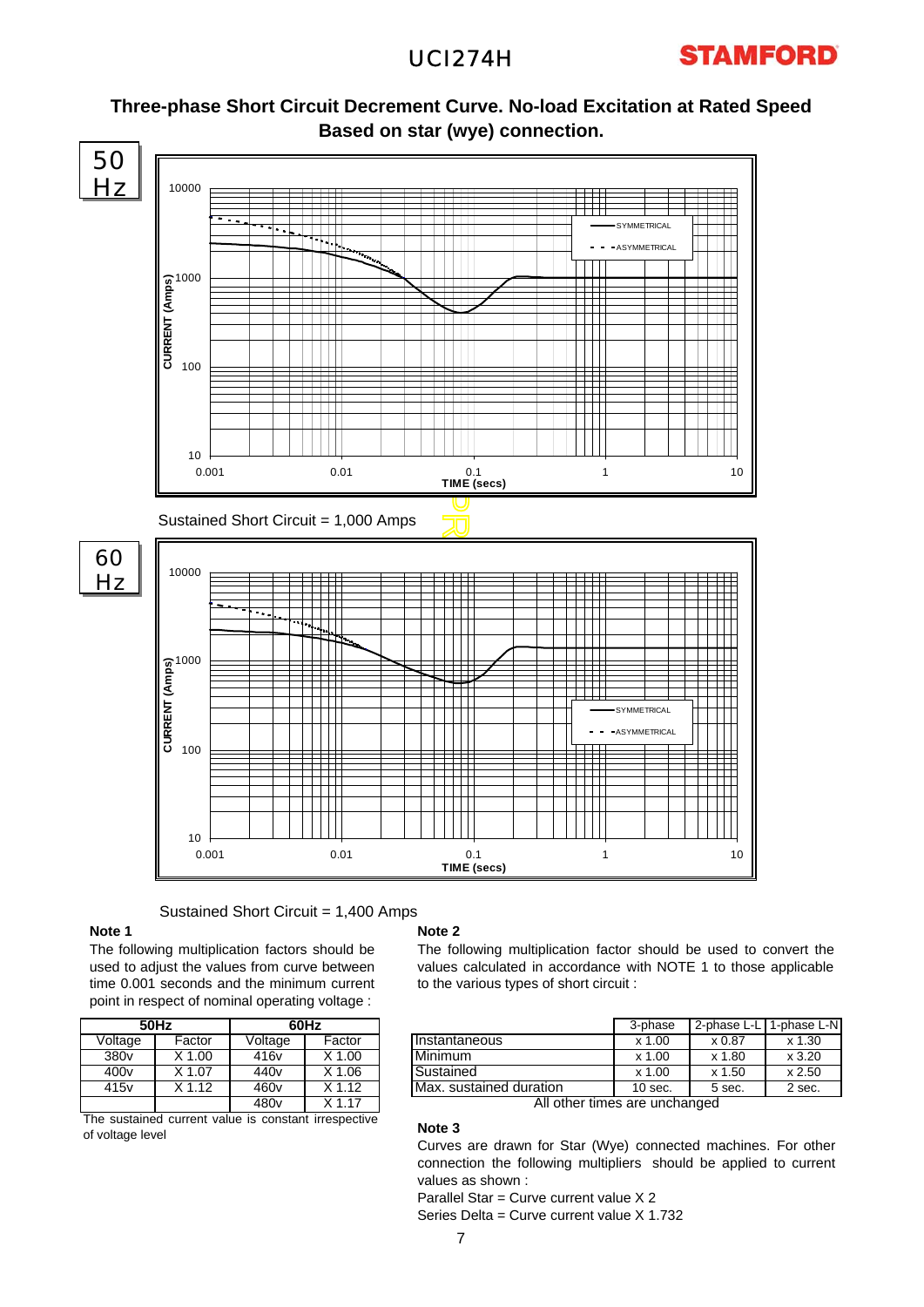# UCI274H



**Winding 311 / 0.8 Power Factor**

### **RATINGS**

|                                   | Class - Temp Rise                                                                                        |      | Cont. F - 105/40°C         |      |                |                                                 | Cont. H - 125/40°C |             |      |      |                   | Standby - 150/40°C      |      |             |                   | Standby - 163/27°C                                                      |      |
|-----------------------------------|----------------------------------------------------------------------------------------------------------|------|----------------------------|------|----------------|-------------------------------------------------|--------------------|-------------|------|------|-------------------|-------------------------|------|-------------|-------------------|-------------------------------------------------------------------------|------|
| 50                                | Series Star (V)                                                                                          | 380  | 400                        | 415  | 440            | 380                                             | 400                | 415         | 440  | 380  | 400               | 415                     | 440  | 380         | 400               | 415                                                                     | 440  |
|                                   | Parallel Star (V)                                                                                        | 190  | 200                        | 208  | 220            | 190                                             | 200                | 208         | 220  | 190  | 200               | 208                     | 220  | 190         | 200               | 208                                                                     | 220  |
| Hz                                | Series Delta (V)                                                                                         | 220  | 230                        | 240  | 254            | 220                                             | 230                | 240         | 254  | 220  | 230               | 240                     | 254  | 220         | 230               | 240                                                                     | 254  |
|                                   | kVA                                                                                                      |      | 182.0 182.0 182.0          |      | N/A            |                                                 | 200.0 200.0 200.0  |             | N/A  |      | 212.0 212.0 212.0 |                         | N/A  |             | 220.0 220.0 220.0 |                                                                         | N/A  |
|                                   | kW1                                                                                                      |      | 145.6 145.6 145.6          |      | N/A            |                                                 | 160.0 160.0 160.0  |             | N/A  |      | 169.6 169.6 169.6 |                         | N/A  |             | 176.0 176.0 176.0 |                                                                         | N/A  |
|                                   | Efficiency (%)                                                                                           | 93.3 | 93.5                       | 93.6 | N/A            | 93.0                                            | 93.3               | 93.4        | N/A  | 92.8 | 93.1              | 93.3                    | N/A  | 92.7        | 93.0              | 93.2                                                                    | N/A  |
|                                   | kW Input 156.1 155.7 155.6                                                                               |      |                            |      | N/A            |                                                 | 172.0 171.5 171.3  |             | N/A  |      |                   | 182.8 182.2 181.8       | N/A  |             | 189.9 189.2 188.8 |                                                                         | N/A  |
|                                   |                                                                                                          |      |                            |      |                |                                                 |                    |             |      |      |                   |                         |      |             |                   |                                                                         |      |
| 60                                | Series Star (V)                                                                                          | 416  | 440                        | 460  | 480            | 416                                             | 440                | 460         | 480  | 416  | 440               | 460                     | 480  | 416         | 440               | 460                                                                     | 480  |
| Hz                                | Parallel Star (V)                                                                                        | 208  | 220                        | 230  | 240            | 208                                             | 220                | 230         | 240  | 208  | 220               | 230                     | 240  | 208         | 220               | 230                                                                     | 240  |
|                                   | Series Delta (V)                                                                                         | 240  | 254                        | 266  | 277            | 240                                             | 254                | 266         | 277  | 240  | 254               | 266                     | 277  | 240         | 254               | 266                                                                     | 277  |
|                                   | kVA                                                                                                      |      |                            |      |                | 218.8 225.0 225.0 235.0 237.5 245.0 245.0 255.0 |                    |             |      |      |                   | 250.0 258.8 258.8 275.0 |      |             |                   | 256.3 265.0 265.0 280.0                                                 |      |
|                                   |                                                                                                          |      | kW 175.0 180.0 180.0 188.0 |      |                |                                                 |                    |             |      |      |                   |                         |      |             |                   | 190.0 196.0 196.0 204.0 200.0 207.0 207.0 220.0 205.0 212.0 212.0 224.0 |      |
|                                   | Efficiency (%)                                                                                           | 93.2 | 93.4                       | 93.6 | 93.7           | 93.0                                            |                    | $93.2$ 93.5 | 93.6 | 92.8 | 93.1              | 93.3                    | 93.4 | 92.7        | 93.0              | 93.3                                                                    | 93.3 |
|                                   | kW Input 187.8 192.7 192.3 200.6 204.3 210.3 209.6 217.9 215.5 222.4 221.9 235.5 221.2 228.0 227.2 240.1 |      |                            |      |                |                                                 |                    |             |      |      |                   |                         |      |             |                   |                                                                         |      |
|                                   |                                                                                                          |      |                            |      |                |                                                 |                    |             |      |      |                   |                         |      |             |                   |                                                                         |      |
|                                   |                                                                                                          |      |                            |      |                |                                                 | <b>DIMENSIONS</b>  |             |      |      |                   |                         |      |             |                   |                                                                         |      |
|                                   |                                                                                                          |      |                            |      |                |                                                 |                    |             |      |      |                   |                         |      |             |                   |                                                                         |      |
| A (WITH P.M.G.)<br>1085 WITH P.M. |                                                                                                          |      |                            |      |                |                                                 |                    |             |      |      |                   |                         |      |             |                   |                                                                         |      |
|                                   | B (WITHOUT P.M.G.)                                                                                       |      |                            |      |                |                                                 | 1022 WITHOUT P.M.  |             |      |      |                   |                         |      | 668 LOUVRES |                   |                                                                         |      |
|                                   | 434                                                                                                      |      | С                          |      | A <sup>N</sup> |                                                 |                    | 126         |      |      |                   |                         |      |             |                   |                                                                         |      |
|                                   |                                                                                                          |      |                            |      |                |                                                 |                    |             |      |      |                   |                         |      |             |                   |                                                                         |      |



| SINGLE<br>BEARING MACHINES ONLY |        |       |       |       |                  |       |  |  |  |  |
|---------------------------------|--------|-------|-------|-------|------------------|-------|--|--|--|--|
| ADAPTOR                         |        | в     |       |       | COUPLING DISCS   | AN    |  |  |  |  |
| <b>SAE</b>                      | 1018.3 | 955.3 | 479.3 | 216.3 | SAE 10           | 53.98 |  |  |  |  |
| SAE 2                           | 1004   | 941   | 465   | 202   | SAE 11.5         | 39.68 |  |  |  |  |
| SAE                             | 1004   | 941   | 465   | 202   | <b>SAE</b><br>14 | 25,40 |  |  |  |  |